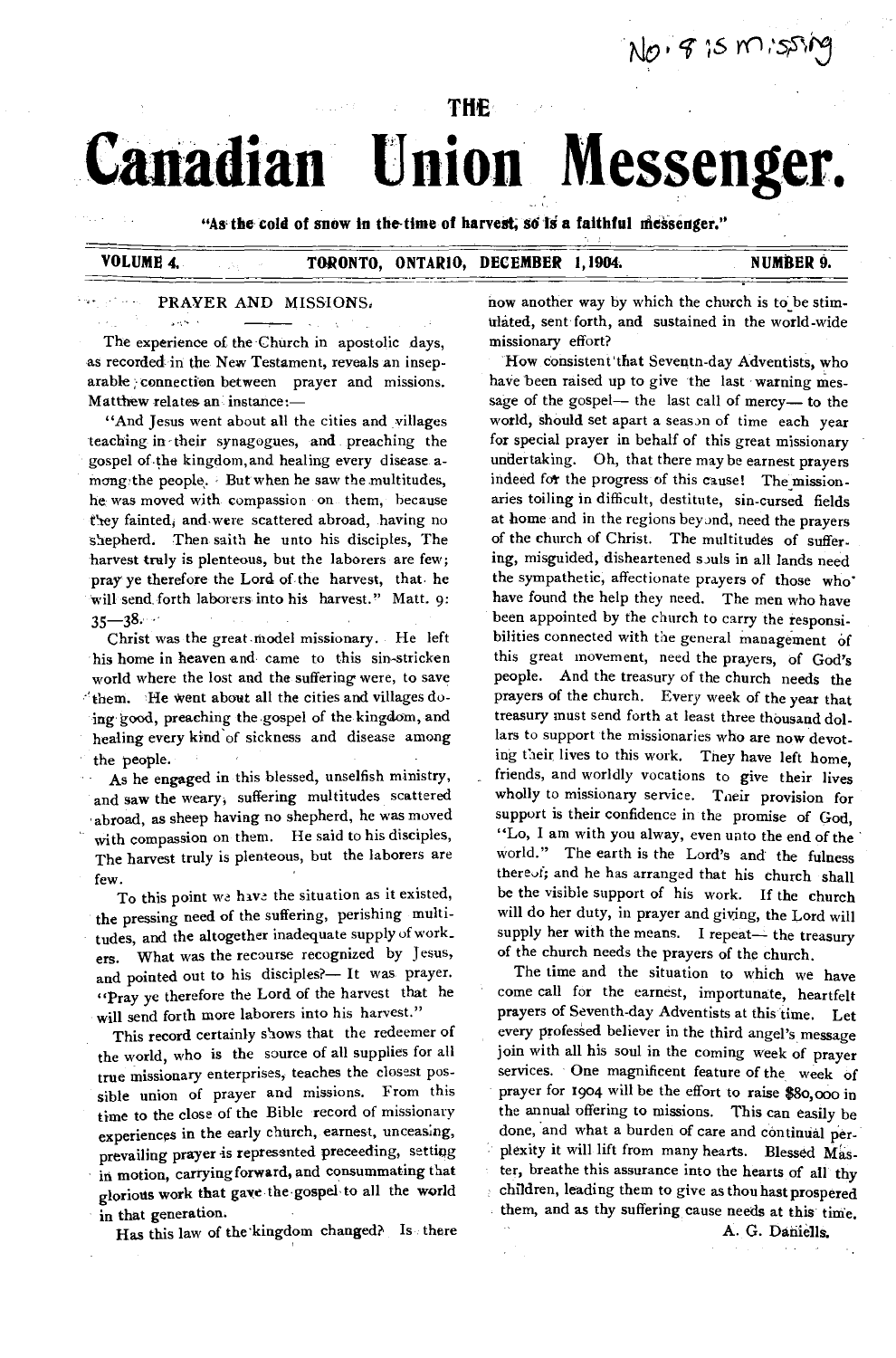# **THE COMING WEEK OF PRAYER.**

**A great work is before this people. To them is committed the summing up-of the age-lasting gospel.**  We need to be aroused to a sense of its importance. **How can this be done? We must be watching for him or we will not be ready when he comes. It is the Lord's plan to have us aroused to this mighty event. By assembling together \_and studying the evidence, we are refreshed. The Word is accompanied by the Spirit.** 

**At the annual assemblies of Israel, the evidences**  of the coming Messiah were recounted. At every **passoyer there were in attendance those who were there for the first time. At each week of prayer there are many who have not before been with us on such an occasion. They need to know more about the**  coming of the Lord. This is true of the older mem**bers of all the churches. This message must be so written in our minds that we will have something to say about it. Every church should assemble each day if possible. When it is not reasonable for all to . meet together, then arrange for a few to assemble even if it is but one family.** 

**When these lines are read, begin to plan for this occasion, if you Lave not already done so. Talk to**  the children about it. Tell them how the Lord has **met with his people in,times past. Then call their attention to what he is now doing in all portions of the world. Plan so that they can have something**  to ofter to the Lord. So far as we can we have ar**ranged to have some of our ministers be with you.** 

**A. 0. Burrill.** 

# **OBITUARY.**

**WORDEN. Died at St. John, N. B., Oct. 29, 1904, of consumption, Sister Ada Worden, aged twenty-six years. Sister Ada makes the third of her family to succumb to this dread disease inside of two**  years. It is scarcely seven months since this paper reported the death of her father. His sickness ex**tended over more** *than* **three years, and during this time one brOther Sickenedand died. Sister Ada was**  the constant companion and nurse of both the father **and brother, and soon after the father's death it' be**came evident that the same disease had fastened itself upon her, and it can truly be said she sacrificed **her own life in loving service for others, and she ex. pressed to the Writer only one week before her death**  how thankful she was that God gave to her health and **strength to care for her father during his long sickness. She was a girl of rare spiritual beauty, loved**  by all who knew her. Sister Ada was perfectly re**signed to the will of her Heavenly Father, and her only desire to live was that she might win her one**  sister and three brothers to the Saviour.

Words of comfort were speaker from Numbers23: **- to, last clause; and just as' the sun was sinking behind the western hills in the evening of Oct. 31, we laid her away to rest until the voice of the Arch-angel shall call his Sleeping saints. W. R. Andrews.** 

# **SHALL WE BORROW?**

**It is evident that, unless money is contributed freely to aid in the construction of the buildings at Washington, the work will have to cease, or those in charge will have to borrow. Shall the work stop? Certainly not. It would be unwise to cease now. Shall we borrow? We hear thousands exclaiming; no, no, -no!** 

**Will not all who expect to aid in this work do so immediately? Some are saying, "1 expect to send on a donation before the buildings are completed." If so, why not now? The weather in Washington is not so severely cold in the winter** *as* **in the north, and building operations can be continued all winter, and those in charge should have ready** *means* **to prosecute the work. We trust it will not become necessary to borrow.. The moment this is done, interest begins. It eateth like a cancer. It ceaseth not. It is unacquainted with a Sabbath or rest day of what** ever name or nature. It knows no vacation. It in**creaseth liabilities constantly.** 

**On account of debts already created by our pub**lishing houses, sanitariums, and schools, the denom**ination is paying in interest at least \$5o,00o each year. Such an interest bill is indeed a terrible drain in consuming earnings and donations. Could we get out of debt, and the amount' we now pay in interest be placed in mission fields in paying laborers,**  thousands could be warned, and hundreds would **embrace the 'truth to become toilers in the church, and donate thousands of dollars'to the cause to press the message still farther into the regions beyond.** 

**It would be inconsistent to borrow under the cir**cumstances. It can be avoided if all will donate **now. If we do not, and money is borrowed under the necessity of circumstances to complete the buildings, will not those who do not donate become more**  responsible than those who have the work in charge? **Should the work cease for lack of means, it would be to the chagrin of the builders, the detriment of the cause, and constitute a severe rebuke to our lack of liberality.** 

**Let us not borrow, but be liberal, realizing that "the Lord loveth a cheerful giver". Thus shall we please the Lord, gladden the hearts of the builders, forward the cause, and hasten the glorious consummation when care and anxiety will surrender to pleas**ure, death to life, and earthly institutions to man**sions of glory.**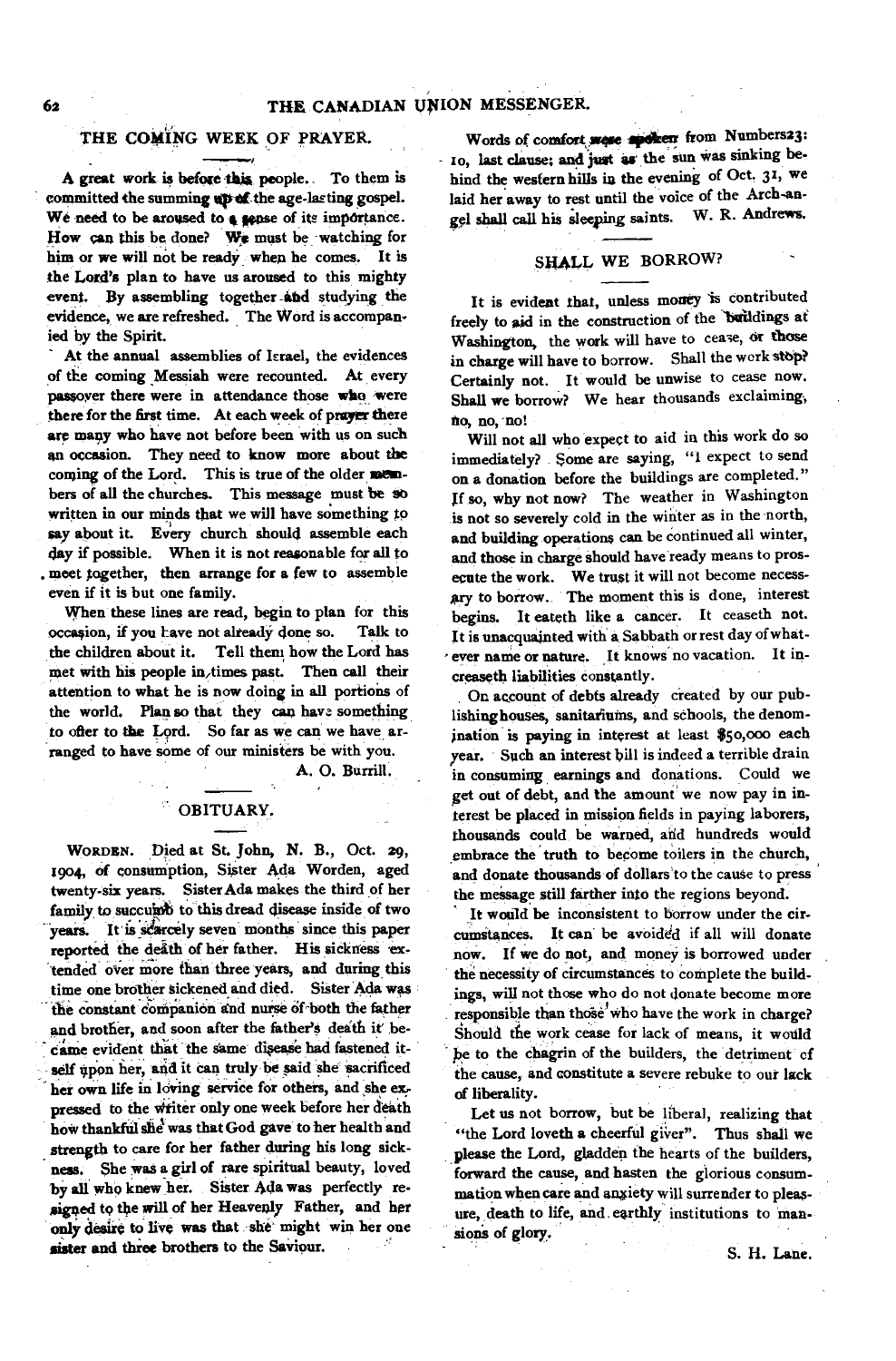#### **A, FEW DAYS AT THE LORNDALE ACADEMY.**

**It has been very difficult to secure help to do**  the plastering on the new school building. After wait**ing as long as 'le dared, Brother Leland began the work himself. Then Brother Kemeghan donated a day's work. After this Brother Hartwell and the writer finished the plastering. We spent several days in all with the school family.** 

**They were all** *very* **much pleased to get into the new school room after having been cramped up so long in such close quarters as they had been in the old building. They are now prepared to care for thirty**  or more pupils. The reader may be assured that what **has been done has cost many struggles by those on the farm. The two rooms in the new building each which are 58 by 30 bringing real relief to the school; but we confidently expect that it is but the beginning. We are glad that we are not going into debt. We now are ready for more, students at this school. The**  expense is but a small sum only \$2.00 per week.

**11downiarty parents are allowing their children to attend sebool where the influences are constantly leading them to unblief. They should be where they can study the word of the Lord. We need to place the truth where they will have it in the lessons of the day. Who will take hold of what we have in sight? I would like to correspond with those who have children that they can send to the Academy.** 

**A. 0. BURRILL.** 

#### **THE FARMINGTON ACADEMY AND CHRIST'S OBJECT LESSONS.**

**It seems to me that the generous offer of our breth. ern in the States to raise three dollars to our one for the benefit of our school should inspire the heart of every Seventh - day Adventist in the Maritime Conference to immediate activity in this matter.** 

**I know that to many it seems impossible to ever raise \$500. in cash for the school, but, my brethren**  and sisters, we can do it, and that before Jan. 1, 1905, too.

**Personally**.**I am satisfied that the salvation of our work in this field depends upon our having a school where our young people can go to receive a training that will not only** *Se* **the means of their salvation, but enable them to be soul-winners.** 

**God has given us, in Christ's Object Lessons an efficient means for funds for our schools, and I know that the book will sell as well to-day as it has at any time in the past. Now I am in this for more than talk, and so this morning I took four C. 0. L's in**  my satchel and started out; and before noon I had **sold the four for cash, and taken one order, and this afternoon I sold four more and took one order. I**  **have sold a goodly number of books in this city be**fore to-day, but I was successful in finding more pur**chasers, but I do not believe there is a city in Can**ada that has had one half the C. O. L's sold in it **that could be.** 

**One book that I sold to-day was sold to the mayor of our city; and that is one of the blessed things about the book,—it is so easy to interest the higher classes in it.** 

**Now brethren and sisters, let us wake up to our privileges, and go out and sell these books, and in so doing get the truth into the homes of the people, raise funds for our schools, and receive for ourselves a rich blessing that can be obtained in no other way;**  and this latter is the true testimony gained by actual **experience of your unworthy brother,** 

**W. R. Andrews.** 

#### A NEGLECTED BOOK.

Are you aware that much of the experience of God's people as recorded in the book of Esther is but an **object lesson of what we will pass through before the** . **end? "The Protestant world to-day see in the little company keeping the Sabbath Mordecai in the gate."** 

**Every one should be familiar with the book of Esther. Believing the importance of this.study, the, editors of the Bible Training School have prepared**  a series of Bible studies on the book of Esther; these **began in the November number. Four are, given each month so that those who form a weekly circle for the study of the book of Esther can have one study each week. Send twenty-five cents to the Bible Training School, South Lancaster, Mass., requesting that your year's subscription begin with the November number.** 

## **A REPORT FROM MOUNTAIN VIEW.**

**We are beginning to get settled.** 

**This morning's mail (Nov. 6) brought us orders for nearly 7,0oc sets of the Special SIGNS.** 

**In their convention yesterday, the San Francisco Church ordered more than 5,000 sets.** 

**The young people of New York City have ordered 700 sets.** 

**Last Sunday morning at chapel service our office employees ordered 775 sets, but are using many more.** 

**The Superintendent of one of our busiest rooms ran out between quitting time and the beginning of the Sabbath last Friday, and secured four orders for sets, out of five homes visited.** 

**Another employee who is setting type on the**  SIGNs secured twenty-three orders for sets one day **last week.** 

Total orders up to date demand an edition of **85000.**